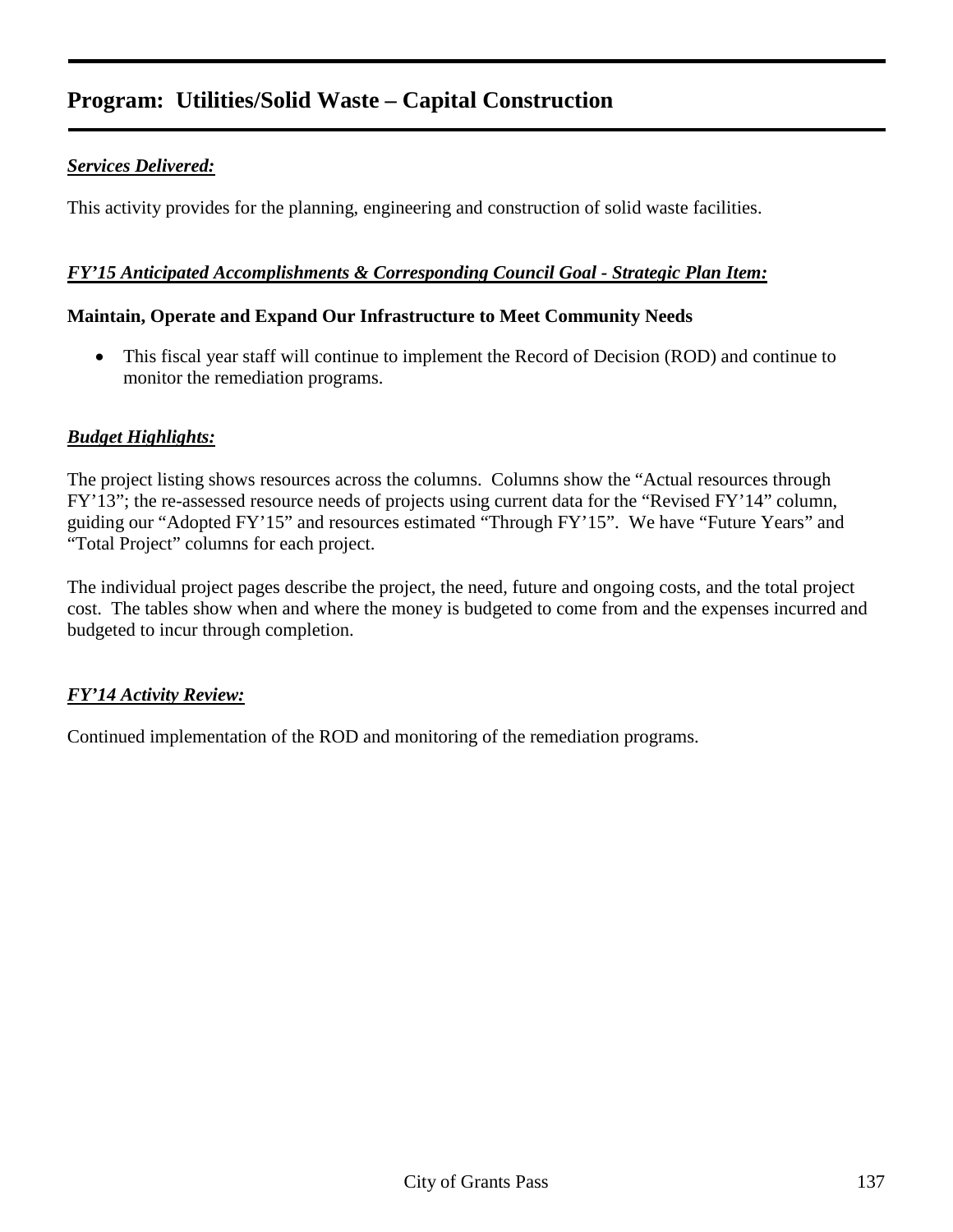|               |                            | <b>Actual</b><br><b>Through</b><br>FY'13 | <b>Revised</b><br>FY'14 | Adopted<br>FY'15 | <b>Total</b><br><b>Through</b><br>FY'15 | <b>Future</b><br><b>Years</b> | <b>Total</b><br>Project |
|---------------|----------------------------|------------------------------------------|-------------------------|------------------|-----------------------------------------|-------------------------------|-------------------------|
| <b>LA0000</b> | Miscellaneous Projects     | 2,359,911                                | $\overline{0}$          | 0                | 2,359,911                               | 540,000                       | 2,899,911               |
| LA2640        | Remediation                | 3,033,646                                | 0                       | 250,000          | 3,283,646                               | 0                             | 3,283,646               |
| LA4490        | Melson Lot Line Adjustment | 20,000                                   | $\Omega$                | 0                | 20,000                                  | $\Omega$                      | 20,000                  |
| LA4691        | Clean Up Program           | 925,919                                  | 218,000                 | (87,000)         | 1,056,919                               | 398,200                       | 1,455,119               |
|               |                            |                                          |                         |                  |                                         |                               |                         |
|               | <b>Total Projects</b>      | 6.339.476                                | <b>218.000</b>          | 163,000          | 6.720.476                               | 938.200                       | 7.658.676               |

### *ACTIVE CAPITAL PROJECT RESOURCES*

#### *ACTIVE CAPITAL PROJECT SUMMARIES FOR FY'14*

|               |                            | <b>Adopted</b><br>FY'15<br><b>Beginning</b><br><b>Fund</b><br><b>Balance</b> | <b>Adopted</b><br>FY'15<br><b>Revenue</b> | <b>Adopted</b><br>FY'15<br>Capital<br>Outlay | <b>Adopted</b><br>FY'15<br><b>Transfers</b><br>Out | <b>Adopted</b><br>FY'15<br>Appropriated<br>Fund<br><b>Balance</b> |
|---------------|----------------------------|------------------------------------------------------------------------------|-------------------------------------------|----------------------------------------------|----------------------------------------------------|-------------------------------------------------------------------|
| <b>LA0000</b> | Miscellaneous Projects     | 305,696                                                                      | $\theta$                                  | $\theta$                                     | $\theta$                                           | 305,696                                                           |
| LA2640        | Remediation                | 157,970                                                                      | 250,000                                   | 95,000                                       | 5,000                                              | 307,970                                                           |
| LA4490        | Melson Lot Line Adjustment | $\theta$                                                                     | $\Omega$                                  | $\Omega$                                     | $\theta$                                           | $\theta$                                                          |
| LA4691        | Clean Up Program           | 915,310                                                                      | (87,000)                                  |                                              | 24,000                                             | 804,310                                                           |
|               | <b>Total Projects</b>      | 1,378,976                                                                    | 163,000                                   | 95,000                                       | 29,000                                             | 1,417,976                                                         |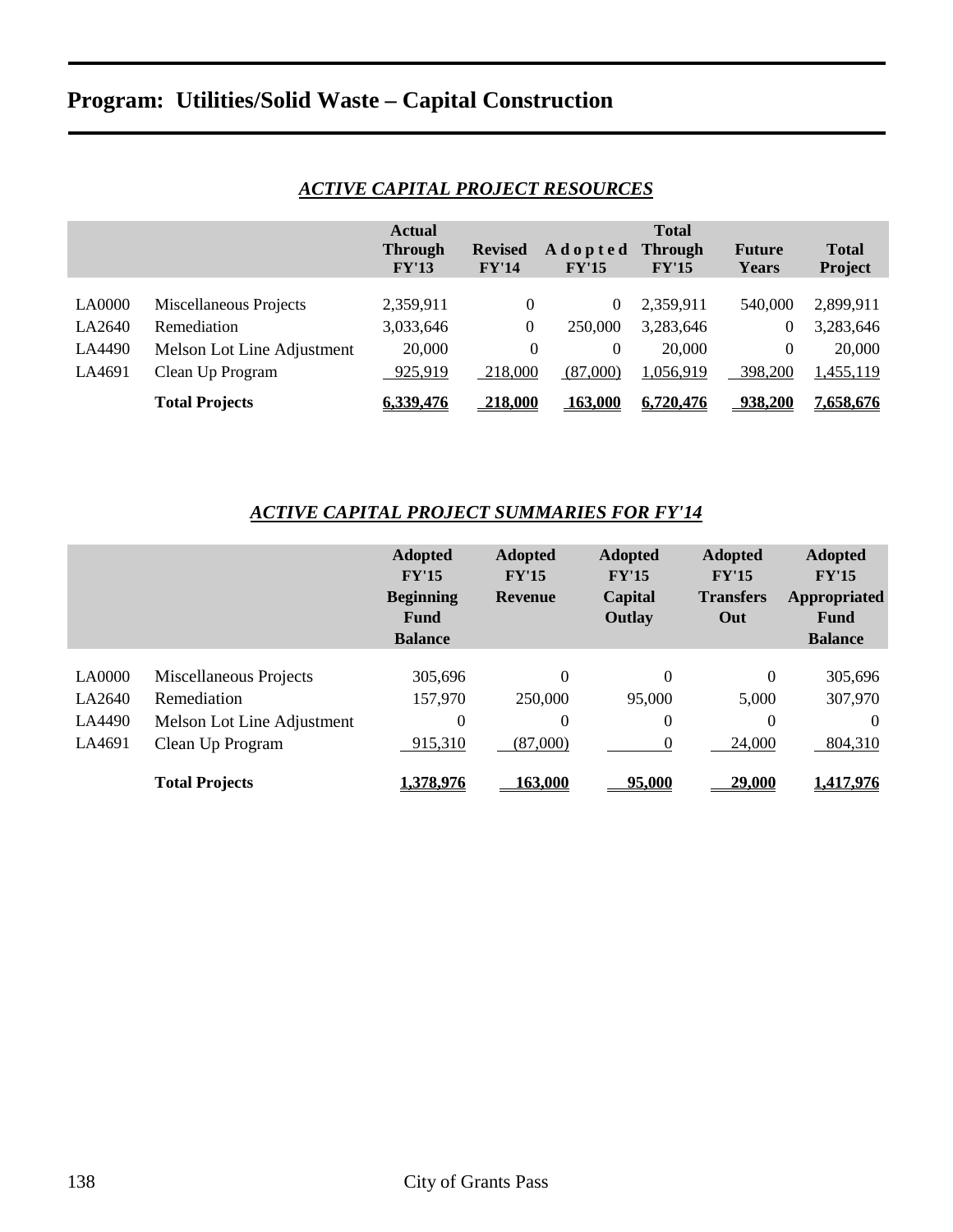|                                                                                                                                                 | <b>Financial Summary</b>                          |                                                   |                                                    |                                                    |                                                          |                                                   |  |  |  |  |  |  |  |  |
|-------------------------------------------------------------------------------------------------------------------------------------------------|---------------------------------------------------|---------------------------------------------------|----------------------------------------------------|----------------------------------------------------|----------------------------------------------------------|---------------------------------------------------|--|--|--|--|--|--|--|--|
|                                                                                                                                                 | <b>ACTUAL</b><br>FY'12<br>\$                      | <b>ACTUAL</b><br>FY'13<br>\$                      | <b>BUDGET</b><br>FY'14<br>\$                       | <b>REVISED</b><br>FY'14<br>\$                      | <b>MANAGER</b><br>A D O P T E D PROJECTED<br>FY'15<br>\$ | FY'16<br>\$                                       |  |  |  |  |  |  |  |  |
| <b>Beginning Fund Balance</b>                                                                                                                   | 1,307,704                                         | 1,168,131                                         | 1,264,131                                          | 1,264,131                                          | 1,378,976                                                | 1,417,976                                         |  |  |  |  |  |  |  |  |
| <b>Resources</b>                                                                                                                                |                                                   |                                                   |                                                    |                                                    |                                                          |                                                   |  |  |  |  |  |  |  |  |
| <b>Investment Interest</b><br><b>Interfund Interest Repayment</b><br>Loan Repayments<br><b>Total Current Revenues</b><br><b>Total Resources</b> | 7,675<br>7,571<br>103,800<br>119,046<br>1,426,750 | 6,568<br>7,589<br>200,000<br>214,157<br>1,382,288 | 10,000<br>8,000<br>200,000<br>218,000<br>1,482,131 | 10,000<br>8,000<br>200,000<br>218,000<br>1,482,131 | 6,500<br>6,500<br>150,000<br>163,000<br>1,541,976        | 6,500<br>6,500<br>150,000<br>163,000<br>1,580,976 |  |  |  |  |  |  |  |  |
| <b>Requirements</b>                                                                                                                             |                                                   |                                                   |                                                    |                                                    |                                                          |                                                   |  |  |  |  |  |  |  |  |
| Capital Outlay<br><b>Transfers Out</b><br><b>Subtotal Expenditures</b>                                                                          | 234,619<br>24,000<br>258,619                      | 76,534<br>29,000<br>105,534                       | 75,000<br>29,000<br>104,000                        | 75,000<br>29,000<br>104,000                        | 95,000<br>29,000<br>124,000                              | 95,000<br>29,000<br>124,000                       |  |  |  |  |  |  |  |  |
| <b>Appropriated Fund Balance</b>                                                                                                                | 1,168,131                                         | 1,276,754                                         | 1,378,131                                          | 1,378,131                                          | 1,417,976                                                | 1,456,976                                         |  |  |  |  |  |  |  |  |
| <b>Total Requirements</b>                                                                                                                       | 1,426,750                                         | 1,382,288                                         | 1,482,131                                          | 1,482,131                                          | 1,541,976                                                | 1,580,976                                         |  |  |  |  |  |  |  |  |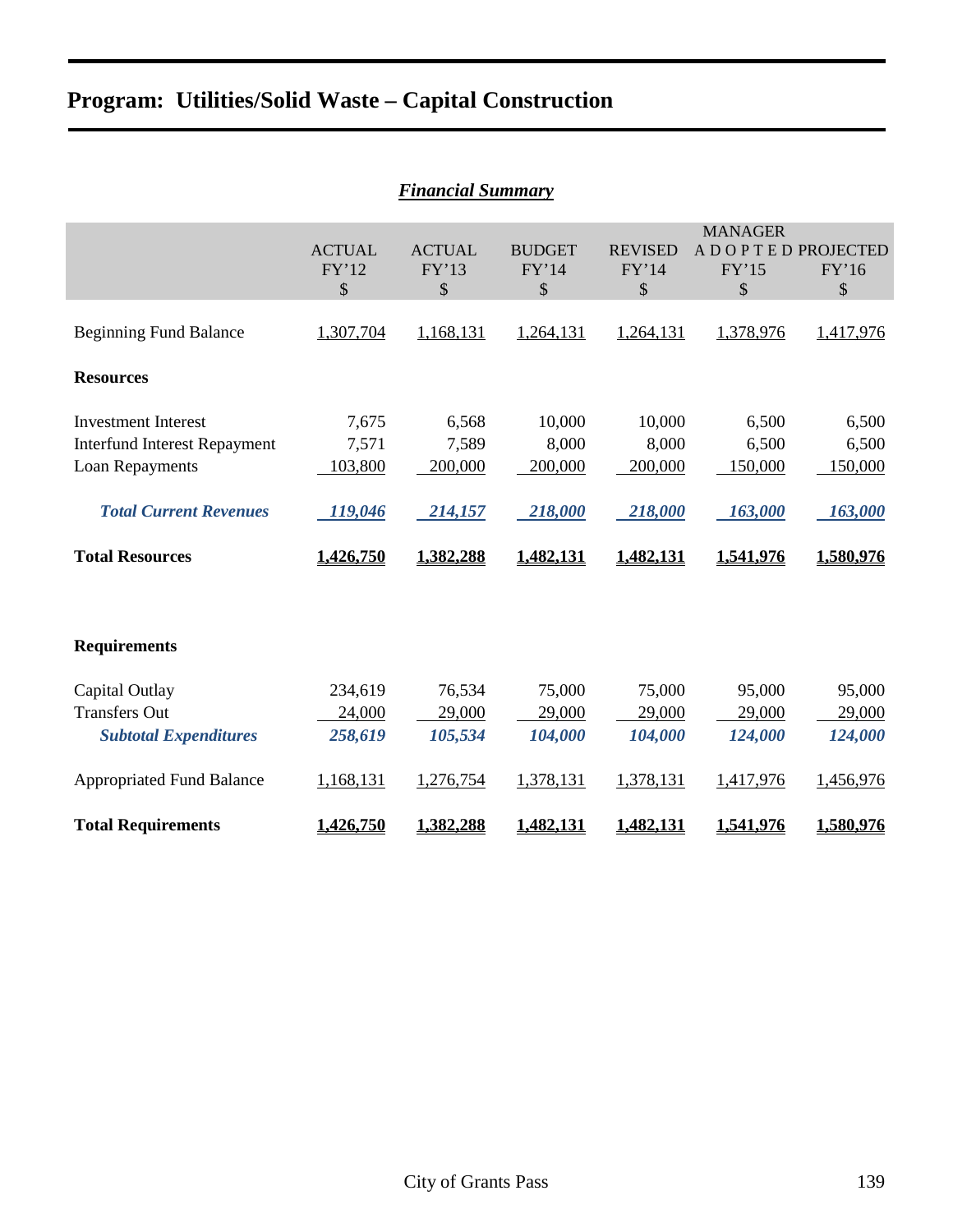| <b>Project</b> | <b>LA0000</b> | <b>General Projects</b> |
|----------------|---------------|-------------------------|
|----------------|---------------|-------------------------|

#### **Project Description**

This project accounts for small miscellaneous projects, closed projects and projects that are in the process of starting up. Fund balances and miscellaneous expenditures that are not attributable to a specific project are accounted for in this project. Resources from a large variety of sources are distributed from this project to other active projects.

#### **Need for Project**

This Project allows for tracking of fund balances and miscellaneous expenditures.

**Estimated Total Project Cost:**  $\qquad$  \$ No true cost is associated with this project.

#### **Resources**

|                                                                                             | <b>Actual</b><br><b>Through</b><br>FY'13 | FY'14<br>Adopted | FY'14<br><b>Revised</b> | FY'15<br><b>Adopted</b> | <b>Through</b><br>FY'15 | FY'16<br><b>Projected</b> | <b>Future</b>         | <b>Total</b><br><b>Project</b> |
|---------------------------------------------------------------------------------------------|------------------------------------------|------------------|-------------------------|-------------------------|-------------------------|---------------------------|-----------------------|--------------------------------|
| General Program -Landfill<br><b>Operations</b>                                              | 61,822                                   |                  |                         |                         | 61,822                  |                           |                       | 61,822                         |
| <b>Investment Interest</b>                                                                  | 473,613                                  |                  |                         |                         | 473,613                 |                           |                       | 473,613                        |
| Interest: Bancroft Fund Loan<br>(see LA4691)                                                | 368,506                                  |                  |                         |                         | 368,506                 |                           |                       | 368,506                        |
| Principal: Bancroft Fund<br><b>Loan repayment</b> * (includes<br>\$90,000 corr from LA4691) | 563,800                                  | 200,000          | 200,000                 | 150,000                 | 913,800                 | 150,000                   | 736,200               | 1,800,000                      |
| Interest: Lands & Bldgs Fund<br>Loan (complete)                                             | 37,185                                   |                  |                         |                         | 37,185                  |                           |                       | 37,185                         |
| Miscellaneous Rev.                                                                          | 158,785                                  |                  |                         |                         | 158,785                 |                           |                       | 158,785                        |
| <b>Return Funds from LA4691-</b><br><b>for Loan to Bancroft</b>                             | 696,200                                  |                  | $(200,000)$ $(200,000)$ | (150,000)               | 346,200                 |                           | $(150,000)$ (196,200) | $\vert 0 \vert$                |
| <b>Total Resources</b>                                                                      |                                          |                  |                         |                         | 2,359,911               |                           |                       | 2,899,911                      |

| <b>Expenditures</b> (Incl. Loan to<br><b>Bancroft</b> ) | 2,054,215 | 0       |         | $\overline{0}$ | 2,054,215 | 0       | 845,696      | 2,899,911    |
|---------------------------------------------------------|-----------|---------|---------|----------------|-----------|---------|--------------|--------------|
| <b>Transfers</b>                                        |           |         |         |                |           |         |              | $\bf{0}$     |
| <b>Ending Balance</b><br>by Year                        | 305,696   | 415,696 | 305.696 | 305,696        | 305,696   | 305,696 | $\mathbf{0}$ | $\mathbf{0}$ |
| <b>Total Requirements</b>                               |           |         |         |                | 2,359,911 |         |              | 2,899,911    |

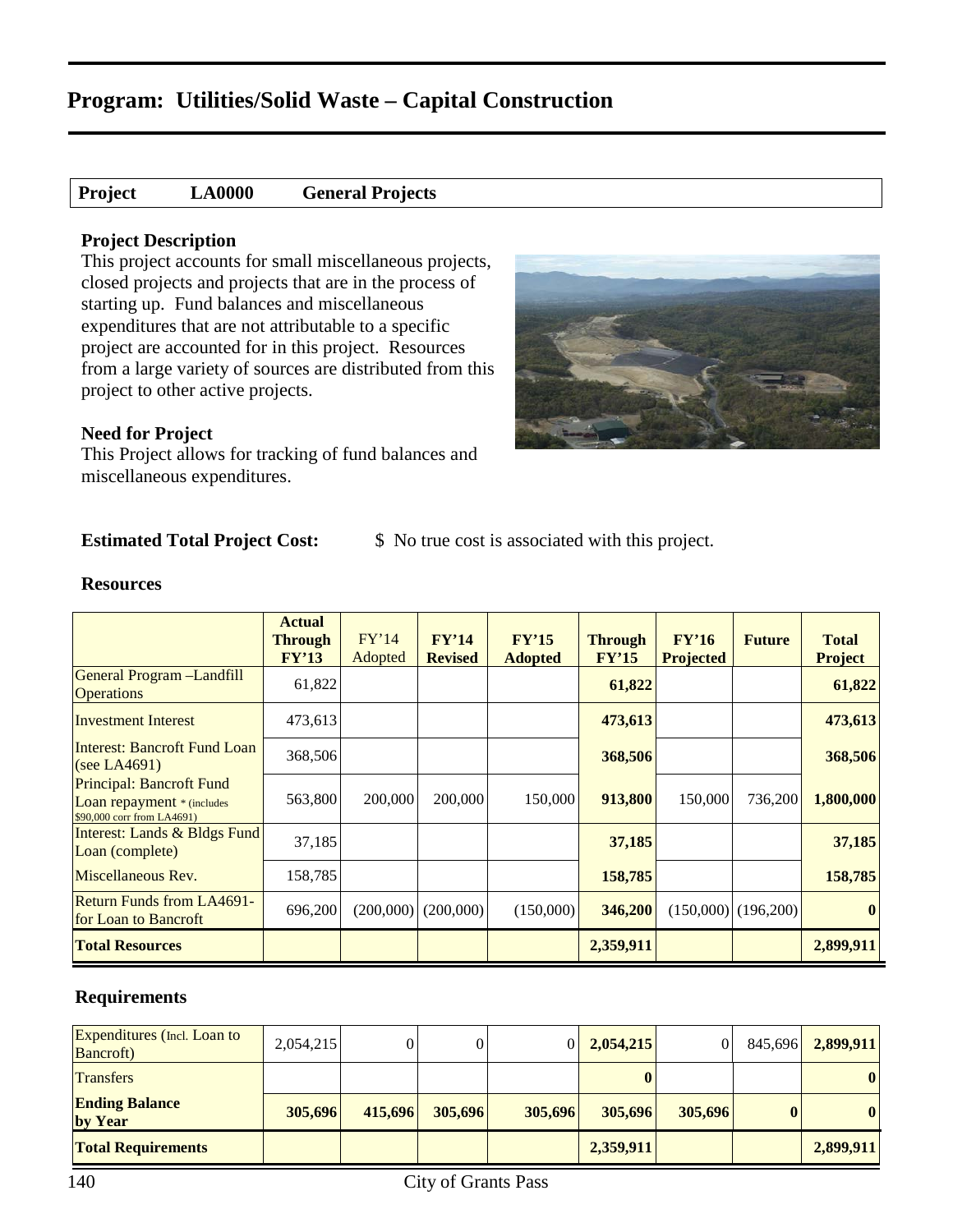#### **Project LA2640 Remediation**

#### **Project Description**

This project funds the activities required to mitigate the groundwater contamination and other environmental problems associated with the Merlin Landfill. The ROD was issued from the Department of Environmental Quality in FY'05. Actions required under the Record of Decision (ROD) include site reforestation, supplying city water, deed restrictions, and continued monitoring.

#### **Need for Project**

The remediation project is required as an outcome of the D E Q's Consent Order Record of Decision (ROD). This ROD requires the City to take specific remediation actions to mitigate the environmental impacts of the landfill. In this fiscal period we will continue with fuels reduction, the supply of water to the adjacent properties and well monitoring.

#### **Estimated Total Project Cost: \$3,043,000**

#### **Resources**

|                               | <b>Actual</b><br><b>Through</b><br>FY'13 | FY'14<br>Adopted | FY'14<br><b>Revised</b> | FY'15<br><b>Adopted</b> | <b>Through</b><br>FY'15 | FY'16<br><b>Projected</b> | <b>Future</b> | <b>Total</b><br><b>Project</b> |
|-------------------------------|------------------------------------------|------------------|-------------------------|-------------------------|-------------------------|---------------------------|---------------|--------------------------------|
| <b>Solid Waste Operations</b> | 3,033,646                                |                  |                         |                         | 3,033,646               |                           |               | 3,033,646                      |
| LA4691 Clean Up<br>Program    |                                          |                  |                         | 250,000                 | 250,000                 |                           |               | 250,000                        |
|                               |                                          |                  |                         |                         | $\boldsymbol{0}$        |                           |               | 0                              |
| <b>Total Resources</b>        |                                          |                  |                         |                         | 3,283,646               |                           |               | 3,283,646                      |

| <b>Expenditures</b>              | 2,704,676 | 75,000  | 75,000  |         | 95,000 2,874,676 | 95,000  | 192,970 | 3,162,646 |
|----------------------------------|-----------|---------|---------|---------|------------------|---------|---------|-----------|
| Transfers/<br>Contingency        | 91,000    | 5.000   | 5,000   | 5,000   | 101,000          | 5,000   | 15,000  | 121,000   |
| <b>Ending Balance</b><br>by Year | 237,970   | 217,875 | 157,970 | 307,970 | 307,970          | 207,970 |         | 0         |
| <b>Total Requirements</b>        |           |         |         |         | 3,283,646        |         |         | 3,283,646 |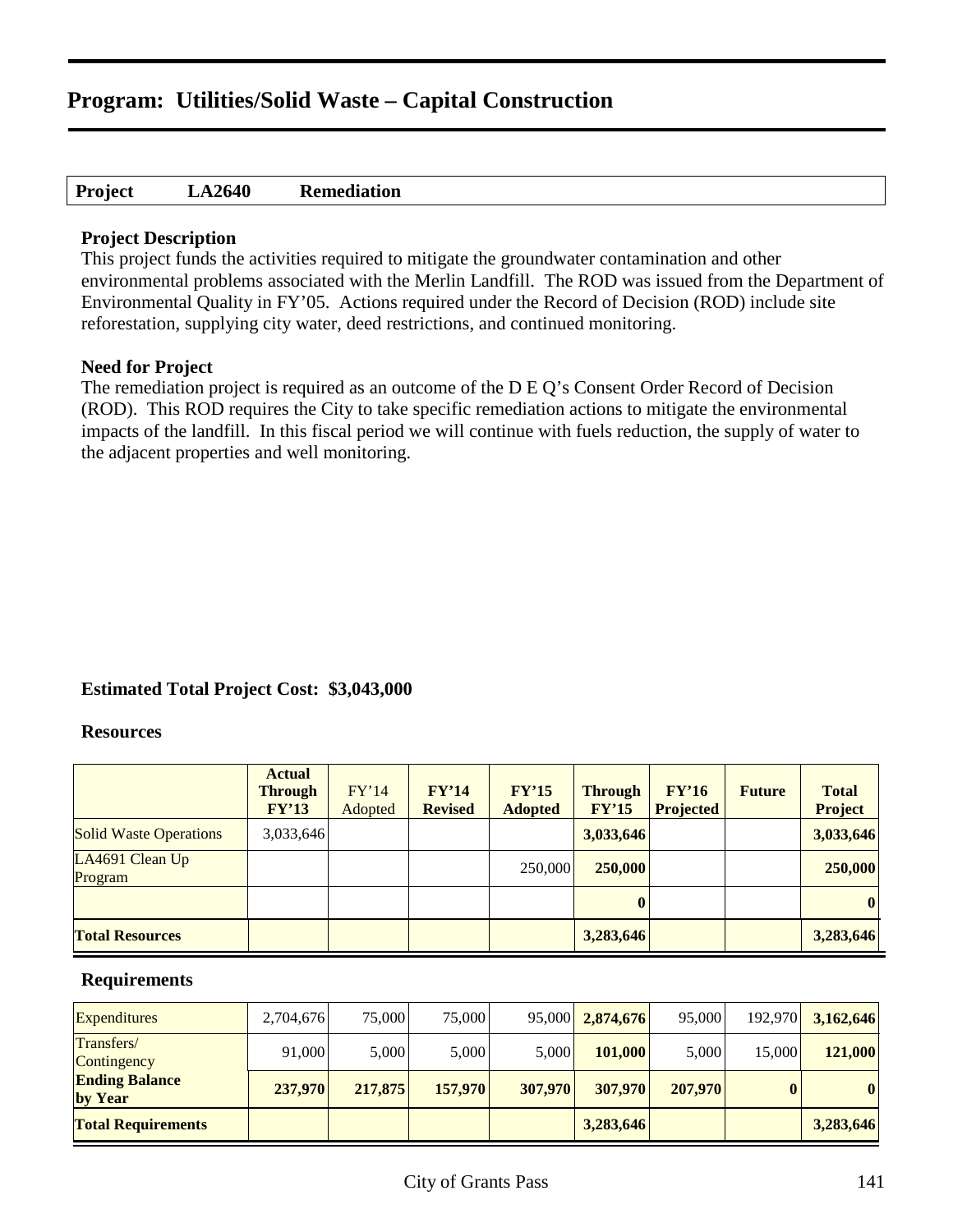| Project | <b>LA4490</b> | <b>Melson Lot Line Adjustment</b> |
|---------|---------------|-----------------------------------|
|---------|---------------|-----------------------------------|

#### **Project Description**

Several years ago a house was built across the Merlin Landfill property line. About one half of the house is on the Landfill property. The City has invested considerable survey and legal work to date attempting to resolve the problem. An agreement was reached to adjust the property line and swap 'property for property'. The property owner, Dwight Melson, does not have the funds to pay for any of the work, past or future. In order to facilitate the lot line adjustment, the agreement provides that the City will advance the work and the costs associated with this work, and Melson will sign a promissory note in the City's favor. The note will cover both past and future costs. The note, including interest, will be secured by a deed of trust against the Melson property, and it will be paid upon sale of the property.

#### **Need for Project**

This project will account for the cost associated with a lot line adjustment and other work necessary to resolve the encroachment of Melson's home.

#### **Estimated Total Project Cost: \$20,000**

#### **Resources**

|                                      | <b>Actual</b><br><b>Through</b><br>FY'13 | FY'14<br>Adopted | FY'14<br><b>Revised</b> | FY'15<br><b>Adopted</b> | <b>Through</b><br>FY'15 | FY'16<br><b>Projected</b> | <b>Future</b> | <b>Total</b><br><b>Project</b> |
|--------------------------------------|------------------------------------------|------------------|-------------------------|-------------------------|-------------------------|---------------------------|---------------|--------------------------------|
| <b>Solid Waste</b>                   |                                          |                  |                         |                         | $\bf{0}$                |                           |               | $\bf{0}$                       |
| <b>Operations</b>                    |                                          |                  |                         |                         |                         |                           |               |                                |
| <b>LA Capital Projects</b><br>LA4691 | 20,000                                   |                  |                         |                         | 20,000                  |                           |               | 20,000                         |
|                                      |                                          |                  |                         |                         | $\bf{0}$                |                           |               | 0                              |
| <b>Total Resources</b>               |                                          |                  |                         |                         | 20,000                  |                           |               | 20,000                         |

| <b>Expenditures</b>              | 8,221  |              | 11,779       | 20,000       |          |             | 20,000           |
|----------------------------------|--------|--------------|--------------|--------------|----------|-------------|------------------|
| Transfers/<br>Contingency        |        |              |              | $\bf{0}$     |          |             | $\boldsymbol{0}$ |
| <b>Ending Balance</b><br>by Year | 11,779 | $\mathbf{0}$ | $\mathbf{0}$ | $\mathbf{0}$ | $\bf{0}$ | $\mathbf 0$ | $\bf{0}$         |
| <b>Total Requirements</b>        |        |              |              | 20,000       |          |             | 20,000           |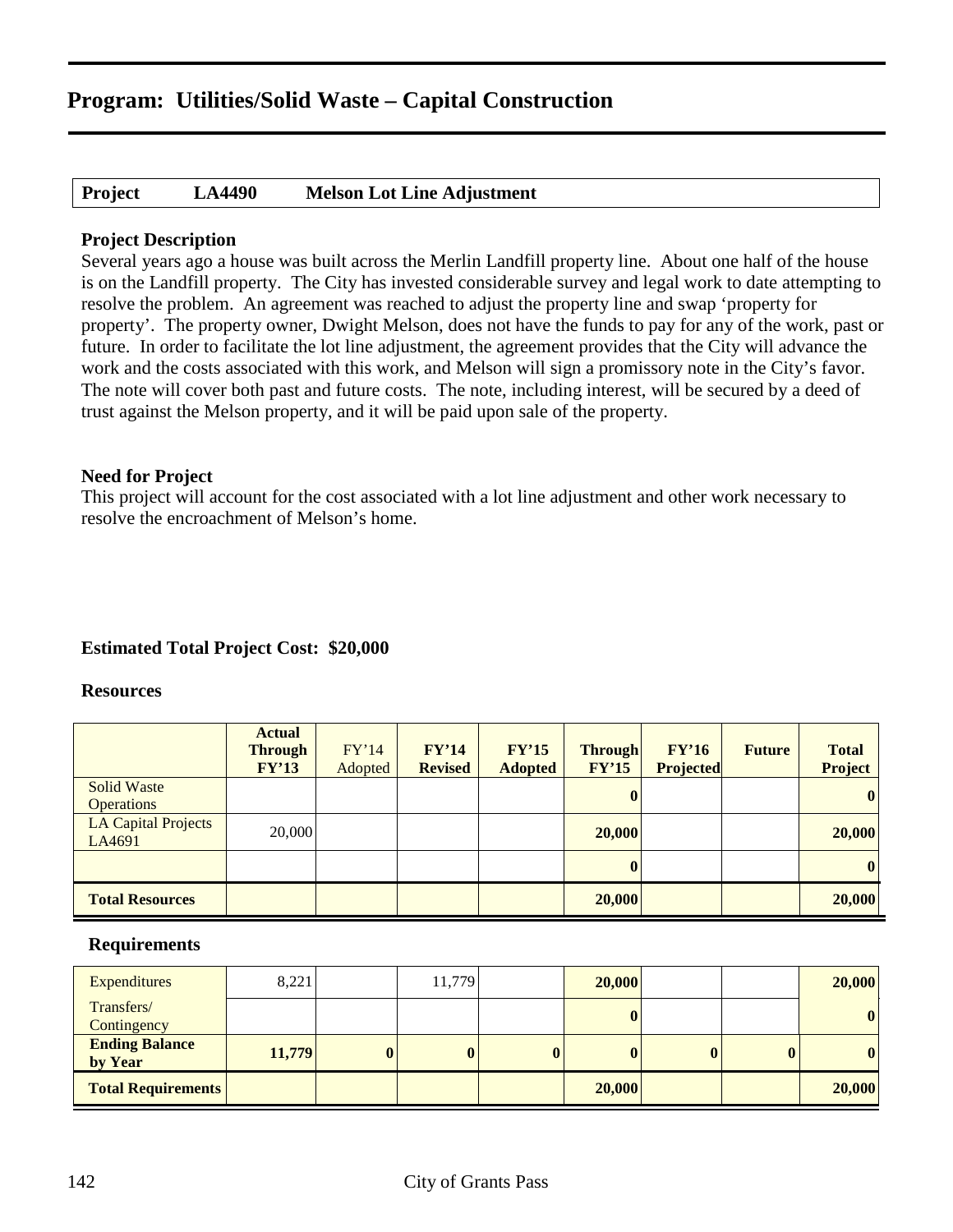#### **Project LA4691 Clean Up Program**

#### **Project Description**

This project will fund the clean-up program that will be run in conjunction with the Enforcement Program. It will allow the City to use a team of public safety personnel, building personnel and an attorney to enforce laws such as nuisance, dangerous buildings and erosion.

The ongoing revenue is based on anticipated interest on existing balances. The interest rate is assumed to be the current pooled cash average.



#### **Need for Project**

The City receives complaints from neighbors frustrated with problems in their neighborhoods. They are concerned about trash in yards, abandoned vehicles and dangerous buildings. The City has been unable to provide the response these citizens are requesting. This program will be a major improvement.

#### **Estimated Total Project Cost: \$30,000 / year**

#### **Resources**

|                                                           | <b>Actual</b><br><b>Through</b><br>FY'13 | FY'14<br>Adopted | FY'14<br><b>Revised</b> | FY'15<br><b>Adopted</b> | <b>Through</b><br>FY'15 | FY'16<br><b>Projected</b> | <b>Future</b><br>Thru FY'19 | <b>Total</b><br><b>Project</b> |
|-----------------------------------------------------------|------------------------------------------|------------------|-------------------------|-------------------------|-------------------------|---------------------------|-----------------------------|--------------------------------|
| <b>Investment Interest</b>                                | 285,075                                  | 10,000           | 10,000                  | 6,500                   | 301,575                 | 6,500                     | 19,500                      | 327,575                        |
| Transfer from Closure &<br>Post Closure / Other Proj.     | 1,469,538                                |                  |                         |                         | 1,469,538               |                           |                             | 1,469,538                      |
| <b>Transfer funds to LB0000</b><br>-Bancroft Loan/Repymnt | (696,200)                                | 200,000          | 200,000                 | 150,000                 | (346,200)               | 150,000                   | 196,200                     | $\vert 0 \vert$                |
| Interest payment /<br><b>Bancroft Fund</b>                | 27,533                                   | 8,000            | 8,000                   | 6,500                   | 42,033                  | 6,500                     | 19,500                      | 68,033                         |
| <b>Return Funds from Lands</b><br>$&$ Buildings           | 41,000                                   |                  |                         |                         | 41,000                  |                           |                             | 41,000                         |
| LA4691 Project- to other<br><b>Landfill Projects</b>      | (201, 027)                               |                  |                         | (250,000)               | (451, 027)              |                           |                             | (451, 027)                     |
| <b>Total Resources</b>                                    |                                          |                  |                         |                         | 1,056,919               |                           |                             | 1,455,119                      |

| <b>Expenditures</b>              | 3,609   |         |         |         | 3,609     |         |        | $1,106,510$ 1, 110, 119 |
|----------------------------------|---------|---------|---------|---------|-----------|---------|--------|-------------------------|
| <b>Transfers</b>                 | 201,000 | 24,000  | 24,000  | 24,000  | 249,000   | 24,000  | 72,000 | 345,000                 |
| <b>Ending Balance</b><br>by Year | 721,310 | 641.934 | 915,310 | 804,310 | 804,310   | 943,310 | 0      | $\bf{0}$                |
| <b>Total Requirements</b>        |         |         |         |         | 1,056,919 |         |        | 1,455,119               |